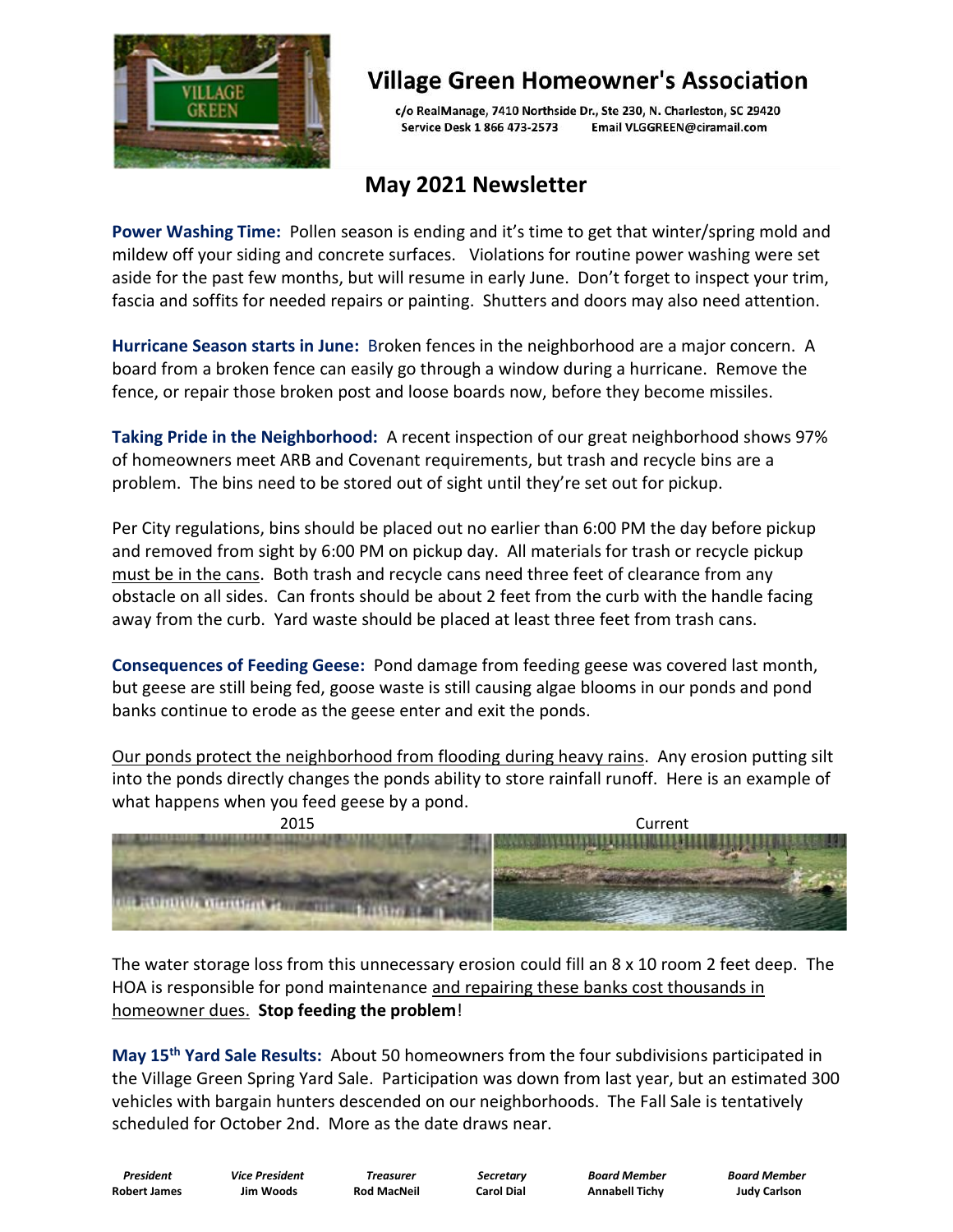

# **Village Green Homeowner's Association**

c/o RealManage, 7410 Northside Dr., Ste 230, N. Charleston, SC 29420 Service Desk 1 866 473-2573 Email VLGGREEN@ciramail.com

### **May 2021 Newsletter, Page Two**

#### **Important Golf Cart Rules, by VGHOA President Robert James:**

**Golf carts are increasingly popular within cities and neighborhoods in the United States. It's likely you've encountered several golf carts in Village Green. The City of Charleston recently fielded many complaints associated with golf carts, including non-licensed drivers, illegal parking, collisions and other related incidents. The Mayor has announced the Police will enforce golf cart laws.**

**Did you know golf carts are required to have a permit decal issued by the SC DMV? To obtain a decal, the owner must present proof of ownership plus liability insurance for the golf cart and pay a \$5 fee. Decals are valid for 5 years and must be replaced if you change addresses.**

**While operating a golf cart, the driver must have the following in his or her possession:**

- **- The registration certificate issued by the SC DMV.**
- **- Proof of liability insurance for the golf cart.**
- **- A valid driver's license and be at least 16 years old.**

**Other rules for golf carts:**

- **- A golf cart can only be operated during day light hours.**
- **- A permitted golf cart may be operated only within four miles of the address on the registration certificate and only on a secondary highway or street.**
- **- The highway or street must have a posted speed limit of 35 miles an hour or less.**

**Additional information can be found at <https://www.scstatehouse.gov/code/t56c002.php>**

**Food Truck Program, 5 – 8 pm at the Pool Recreation Area:** Verify participants at [http://streetfoodfinder.com/c/SC/Charleston.](http://streetfoodfinder.com/c/SC/Charleston) Watch for the sign at the Village Green entrance.

| June 3rd                                                   | Krystynas Polish Food, Southern Seafood, Wicked Waffles |
|------------------------------------------------------------|---------------------------------------------------------|
| June 17 <sup>th</sup><br>Flight, Dashi, Holy City Cupcakes |                                                         |
| July $1st$                                                 | Zimo, Nothing But Chicken                               |
| July 15th                                                  | Charleston Caribbean Creole, Charleston Pops            |

**Complaints about Street Parking:** As mentioned last month, overnight street parking is prohibited in Village Green, per Section 28 of the Covenants. Vehicles should be in garages or parked on driveways at night. Section 29 of the Covenants also sets rules for other vehicles, specifically "no trailer, trailer house, recreational vehicle, mobile home or habitable motor vehicle of any kind, boat and boat trailer, school bus, truck (over a half ton) or commercial vehicle shall be brought upon or habitually (for more than three nights) parked overnight".